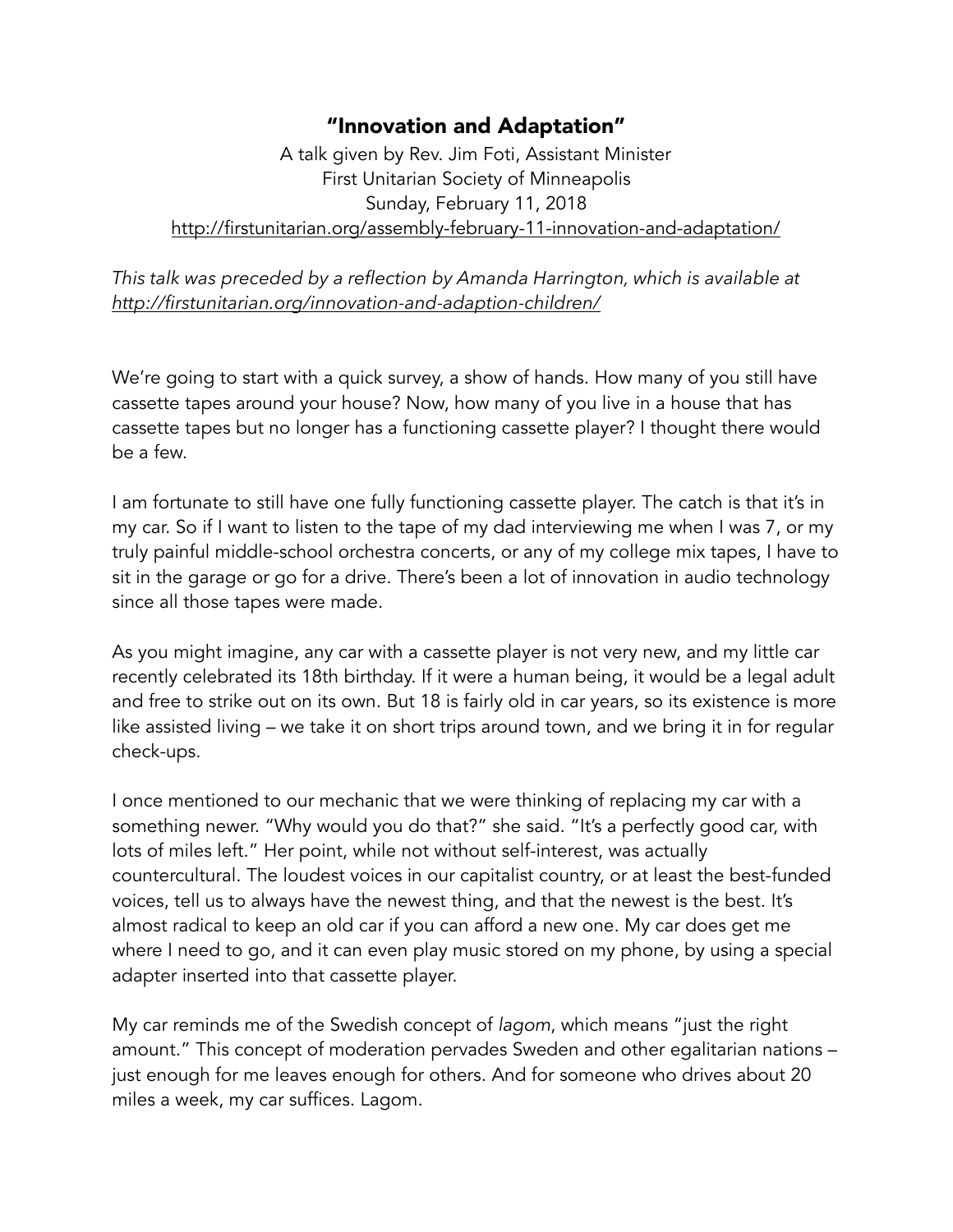But – we live in a world of innovations and temptations. A few weeks ago, I flew south to attend a ministers' conference, and when I landed, I headed to the car-rental counter. I'd reserved a compact car – cheap, fuel-efficient, practical, plenty of room for one person. Lagom. However, the rental company gave me a free upgrade, to a 2018 Chevy Impala. In the past, I've actually rejected an upgrade because I didn't want more vehicle than I needed, but I accepted this one because I had crossed paths with a couple of colleagues who needed a ride to the hotel. I looked over the freshly washed hulk of steel and tried to imagine whether any vehicle could be less "me." I could've brought my car from home and put in the trunk.

But it was a done deal, and it would only be for a short time. Plus, I had some curiosity. Whom might I become by driving an enormous black car?

As I piloted this land yacht through the night, I was amazed – a big, heavy, quiet new car on roads that had never heaved by frost. It felt like sailing across a glassy lake compared to what I was used to. And it was surprising how rapidly I adapted – how quickly I saw this kind of ride and this kind of roominess as normal, as worth the extra carbon emissions, how quickly I saw myself as worthy of what had only hours before seemed like excess. Seduced by the new, I found it remarkably easy to abandon lagom by the side of the road.

Adaptation is our assembly theme this month at FUS, and adaptation has a number of sides. It's a great thing if you're an evolving species, or a person who needs to survive a new circumstance. It's more complicated when we adapt to the comforts of consumer society, or when authoritarianism creeps up on us and we adjust rather than resist. As a subject for reflection, adaptation invites us to look at our relationship with what's old and what's new, to look at our relationship with change, and to look at how we balance tradition and innovation, in our lives, in our organizations, and in the world.

Before we go on, let me briefly finish the story about my dalliance with the giant car. It basically a vacation romance – not a perfect match, but enjoyable for as long as it lasted. When I returned to Minnesota, I rediscovered my lagom, and I did not run out and buy myself a black limo. But the experience was enlightening in a couple of ways.

One, it reminded me that my daily life worked just fine with the car I already have. For me, a good day is not going to be ruined by a bumpy drive home, any more than a hard day is going to be fixed by gliding home on good shocks. And two, the experience got me doing some research, research that led to a critical examination of my values. I learned that the newest model of my current car has eight air bags; my car has two. That's the kind of innovation that matters to me, and motivates me, and may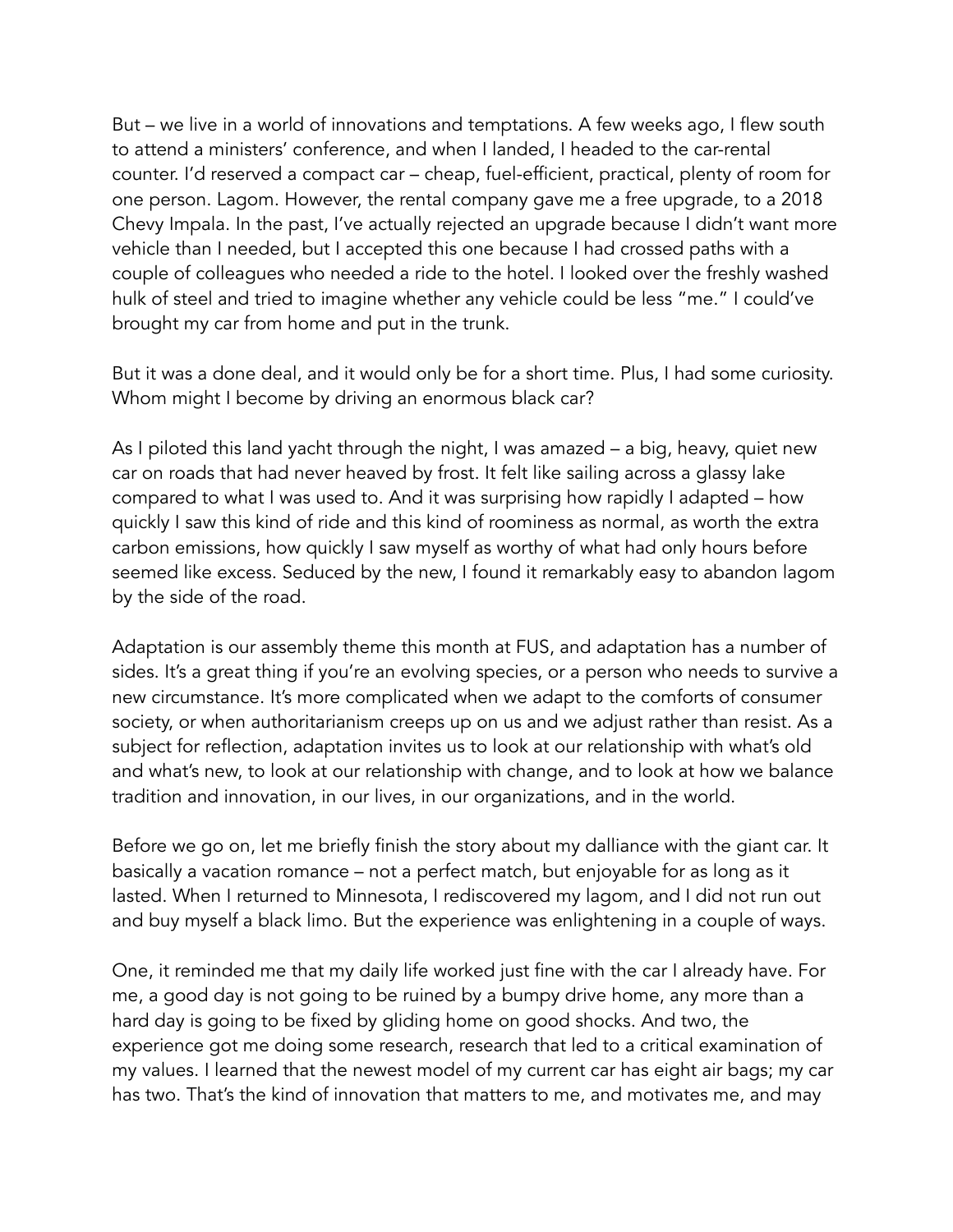inspire me to upgrade my ride. I can adapt to relative luxury or the lack of it, but safety is a core value of mine. And in this case, the innovations are improvements I value, rather than just being the next new thing.

Values are so important to consider when evaluating the old and the new, when deciding whether or how to adapt. Last year I spoke with a person who had moved into a brand-new house in a housing development called Tradition. That right there illustrates the conundrum – a simultaneous seduction, both the old and the new. Tradition is a completely made-up settlement, carved out of wetlands. It has no actual physical tradition, but it upholds other traditions. Some people who live there say that it reminds them of the 1950s. The Fifties are often held up as some kind of American heyday, and certainly a number of good things came out of the Fifties – many people in this room were born in the Fifties, for example, and this beautiful room itself made its debut in 1951. Lots of people *were* happy in the Fifties.

But as with many kinds of nostalgia, this nostalgia is steeped in privilege. I'm a gay man; I don't want to live in the Fifties. Many women in this congregation had to fight very hard during that decade to have the careers and the lives that they wanted. And you won't hear people of color or indigenous people asking to go back to the Fifties – back to legal segregation and to Indian boarding schools. Marginalized people had to do incredible amounts of adapting, often damaging adapting, to get through those times, even more than they do now. As you might imagine, behind its many gates, Tradition is super-duper white.

There is, I think, a human tendency, a human desire, to want to freeze things in time, at a time that is or was just right for you. The people who claim that they want to Make America Great Again don't seem to be thinking much about the United States as a whole; they remember a time when they were somehow happier or more prosperous, and they want that era to return, regardless of what that would mean for other individuals or groups of people. Maybe you move into a house or a neighborhood, or you take a job at a new workplace, because you love it the way it is, that day, that moment, that season. It fits you as you as you are. But you or it will change. There may be innovation, or deterioration. Something in the relationship will have to bend. Will there be adaptation, by you or by the thing that drew you in?

A few weeks ago, Rev. Kelli talked about the Edict of Torda, a religious toleration declaration issued in a small corner of Europe in 1568. It was remarkable not for the number of people affected, but for its uniqueness – it allowed people of different religions to coexist. Although those religions were all variations of Christianity, allowing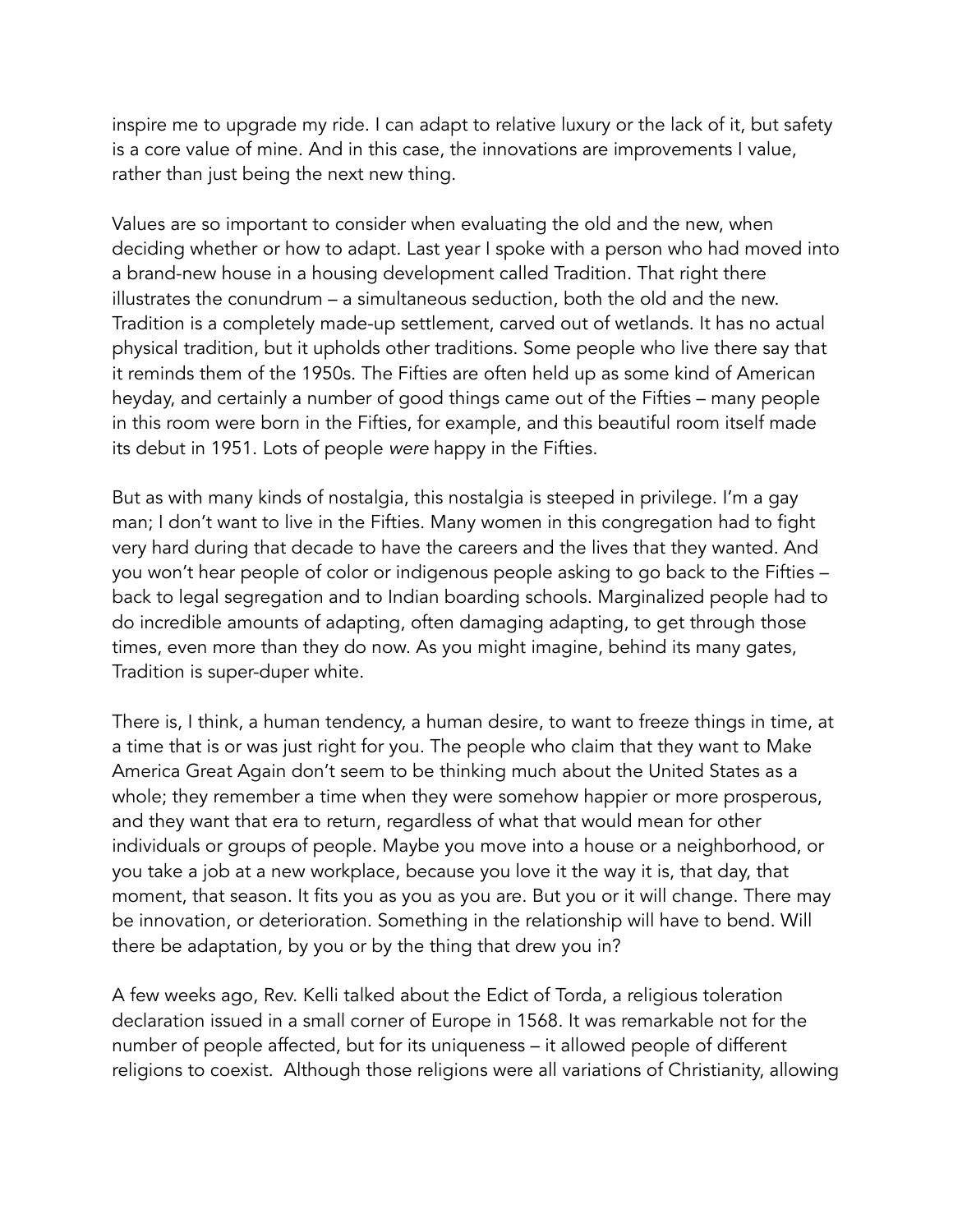even that level of freedom of conscience was all but unheard of in a world of absolute monarchs.

As Kelli shared with us, the spirit of the edict didn't last – the young Transylvanian king behind it died after a carriage accident. The prince chosen to succeed him allowed the four religions to continue to be practiced, but then came one of the more striking laws in history: a ban on innovation. A ban on religious innovation. That meant that the four co-existing faiths were supposed to be frozen as they were – no further questions could be asked, no further doctrines could be examined.

This did not go over well with everyone. Francis David was a prominent Transylvanian clergyperson at the time; he's credited with saying "We need not think alike to love alike." Francis David asked a lot of questions about theology during his life, so many questions that he ended up going from Catholicism to Lutheranism to Calvinism to Unitarianism. He tried all four of the "tolerated" religions until he found one that was just right.

But even then, he still had questions, and he kept asking them, out loud – until he was convicted of innovation. He died in a prison cell, locked away for thinking critically and speaking his mind. The leaders who locked him away thought they were doing not only themselves but the world a favor – keeping a heretic from spreading even more views among the populace, banning ideas that, if embraced, might cause their adherents to be banished to hell for all eternity.

But, the ability to ban innovation – wouldn't that be a power to have? Your car or your mobile phone would never be out of date, because nothing newer would ever come along. Your religion or your congregation or your workplace would always do things in predictable, comfortable ways. No pesky initiatives or upgrades. This is of course not very realistic, but my point is that it's important to examine these dueling idolatries I've been talking about – the worship of the old and the worship of the new.

Idolatry is often thought of as a strictly religious word, but it has a useful secular meaning – "excessive devotion to some person or thing." We can be excessively devoted to the way things used to be, or excessively devoted to having the newest and shiniest. Either of these tendencies risks taking us away from the present reality, and away from our individual and shared values.

As a creative person, I like to think I have a lot in common with our nation's innovators, or at least more in common than I do with those who look backward. But I see a big values gap there, too. Just because some new thing can be done, or manufactured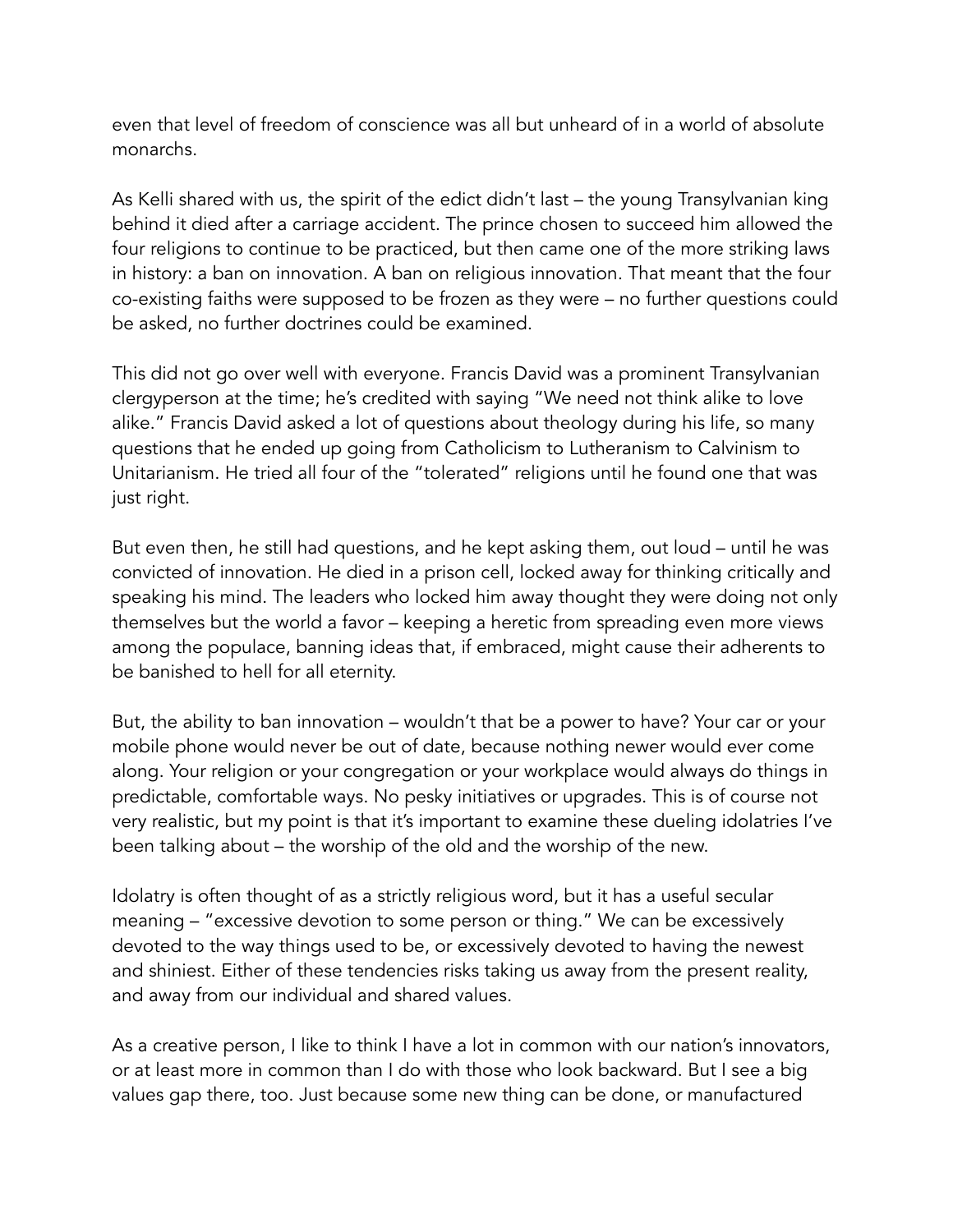(often in an oppressive country); just because some new way of employing people, or half-employing them, is possible; just because some new algorithm can more fully addict customers to a device or to social media – just because something can exist doesn't make it good. Google is one of the most valuable brands in the world, and for most of its existence, its corporate motto was "Don't be Evil." Only a few years ago, the company finally acknowledged what a low bar that was. So we have to bring a critical eye to the old and to the new, to tradition and innovation, and choose when to resist, and when to adapt. Innovation and progress are not always the same thing.

My final story is a small one, but it's one that has taught me about how to adapt when things change, how to stay grounded in love across change, how to adapt to what's new and what's no longer new. I think this story is particularly useful for thinking about our relationships with congregations, as they inevitably change from week to week and year to year with new visitors, and new members, but I think the story has relevance for any number of situations.

So, I have one niece, and she's the only kid in my family of origin, or my partner's family of origin. That means this one niece, whose name is Elizabeth, gets a lot of my attention. One thing that's interesting to note is that she was born three days after Steve Jobs announced the creation of the iPhone. My niece was taking decent digital pictures when she was two. She is a native to so much of what grown-ups have adapted to. She also loves all kinds of more traditional kid activities, like drawing and playing in the snow. She's a good model for embracing a mix of the old and the new.

So, back when my niece was six, she and her parents came to town to visit. This was my first time in the role of being an uncle to a six-year-old. On the previous visit, Elizabeth had been a five-year-old. The time before that, she was just three. And when she and her parents were here on that trip when she was six, I took us all to the same playground that we had gone to on one of their earlier visits. Once we were there, however, I soon realized that most of the climbing areas in this particular playground were designed for preschoolers, kids younger than Elizabeth now was. My everchanging niece had outgrown that playground. She would not ever be a preschooler again.

I very much enjoyed her younger days, but I couldn't hold on to those experiences. I could treasure them, but I couldn't hold onto them. That trip to the playground helped me realize that I needed to not only cherish the past but also celebrate what was new, and celebrate the change – celebrate the things Elizabeth could do as a six-year-old that she couldn't do when she was three or four or even five, celebrate the new things I could teach her in her new identity.